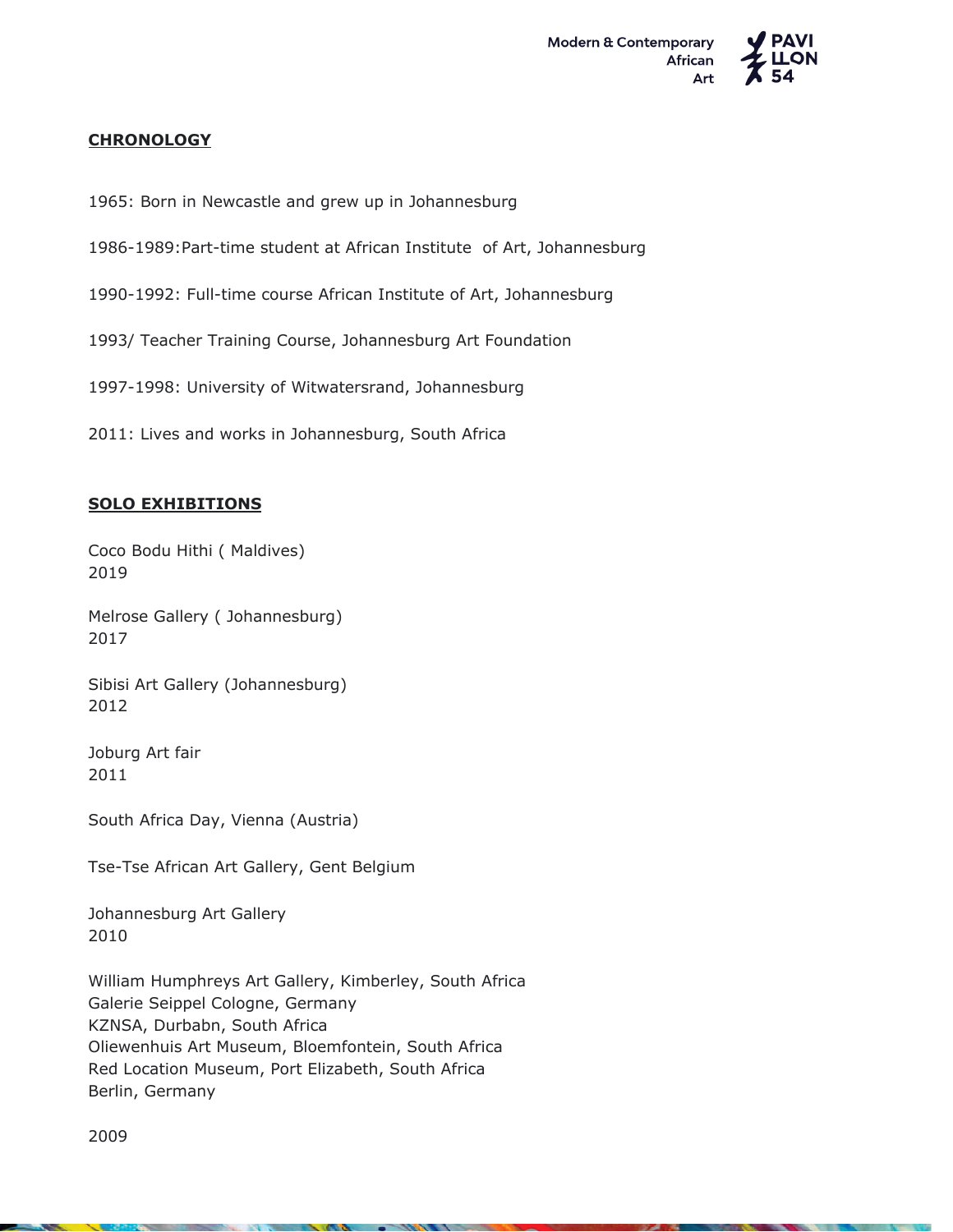

Sasol Art Museum, Stellenbosch, South Africa Seippel Gallery, Arts on Main, Johannesburg, South Africa, Catalogue Pretoria Art Museum, South Africa

2007 Galerie Seippel, Cologne, Germany, Midday Blues

#### 2006

Bellevue-Saal, Wiesbaden, Germany Art Space, Johannesburg, South Africa

2005 SBK, Stichting Beeldende Kunst, Amsterdam, The Netherlands, Catalogue

Galerie Seippel, Cologne, Germany, People Kunst:Raum Sylt Quelle, Rantum, Germany Gallery 23, Netherlands

2004 Museum Goch, Germany, Catalogue Mural painting, Madeira, Portugal

2002 Galerie Seippel, Cologne, Germany, Project Room

2001 Atelier Haus Hoherweg, Dusseldorf, Germany Spark Gallery, Johannesburg, South Africa

# **GROUP EXHIBITIONS**

SEED-1 Exhibition (Auction) Joburg Art Fair Haus am Lutzowplatz, Berlin, Germany, two man show with Ansgar Skiba PAN kunstforum niederrhein, Emmerich/Rhein, Germany

Kulturverein Zehntscheurer, Rottenburg/Neckar, Germany, two man show with Didier Adhadsi FNB Johannesburg Art Fair, South Africa, with Seippel Gallery

Seippel Gallery, Johannesburg, south Africa, two man show with Ansgar Skiba

Seippel Gallery, Johannesburg, South Africa, Global Art

10th Cairo Biennale, Egypt Casa Encendida, Madrid, Spain, Dialogues, de ida y vuelta, Catalogue Galerie Seippel, Cologne, Germany, Rhythm & Jazz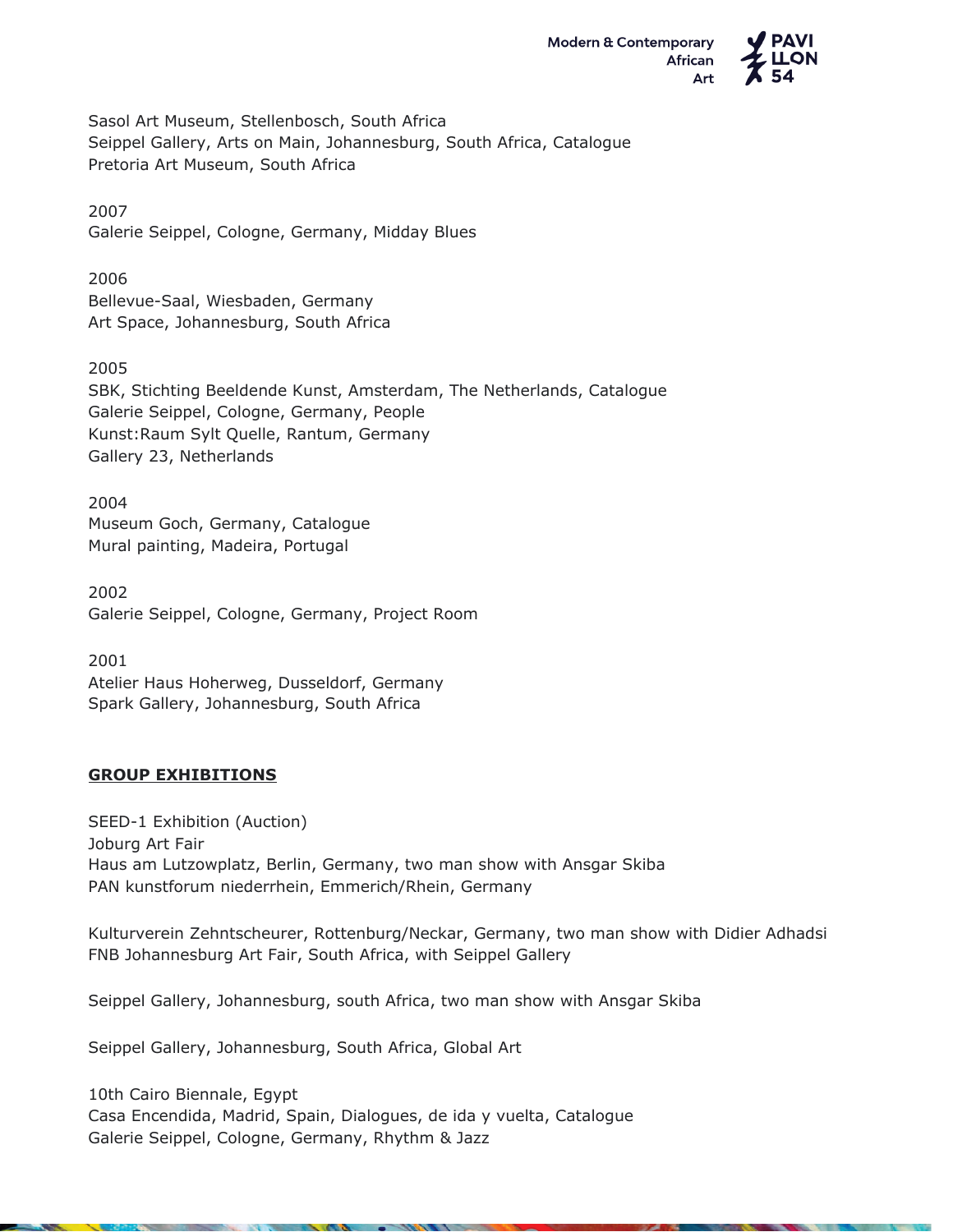

Galerie Seippel, Sydney, Australia Biennale Prague, Czech Republic, Catalogue

Pretoria Art Museum, Pretoria, TheDaimlerChrysler Art Collection in South Africa South African National Galllery, Cape Town, The DaimlerChrysler Art Collection in South Africa Art Space, Johannesburg, South Africa, Evidence Sasol Wax in Art Exhibition, Sasolburg

Warren Siebrits Contemporary Gallery, Johannesburg, South Africa Deutsche Entwicklungsgesellschaft DEG, Johannesburg, South Africa Art Fair Cologne, Germany, with GalerieSeippel Galerie Seippel, Cologne, Germany, Tracing the Rainbow, Catalogue

Kunst:Raum Sylt-Quelle, Rantum, Germany Kulturverein Zehntscheuer, Rottenburg/Neckar, Germany, Tracing the Rainbow, Catalogue

Royal State Theatre, London, UK The Drum, Birmingham, UK Pretoria Art Museum, South Africa Houston Museum of Art, USA

Museum for African Art, New York, USA Standard Bank Gallery, Johannesburg, South Africa

Grahamstown National Arts Festival, South Africa

Carlton Centre (50 Stories exhibition), Johannesburg, South Africa Nondi Nisa Art gallery, Johannesburg, South Africa

Generator Art Space, South Africa

Mofolo Art Centre, Johannesburg, South Africa Electric Workshop, Johannesburg, South Africa Paper Prayers, Johannesburg, South Africa Johannesburg Art Gallery, South Africa Artist Proof Studio, Johannesburg, South Africa

Boston University, New York, USA Van Rijn Gallery, Johannesburg, South Africa Sandton Gallery, Sandton/Johannesburg, South Africa Berman Gallery, Johannesburg, South Africa Staib Gallery, Print Exhibition, Johannesburg, South Africa

Alliance Francaise, Johannesburg, South Africa Funda Centre Auditorium, Soweto/Johannesburg, South Africa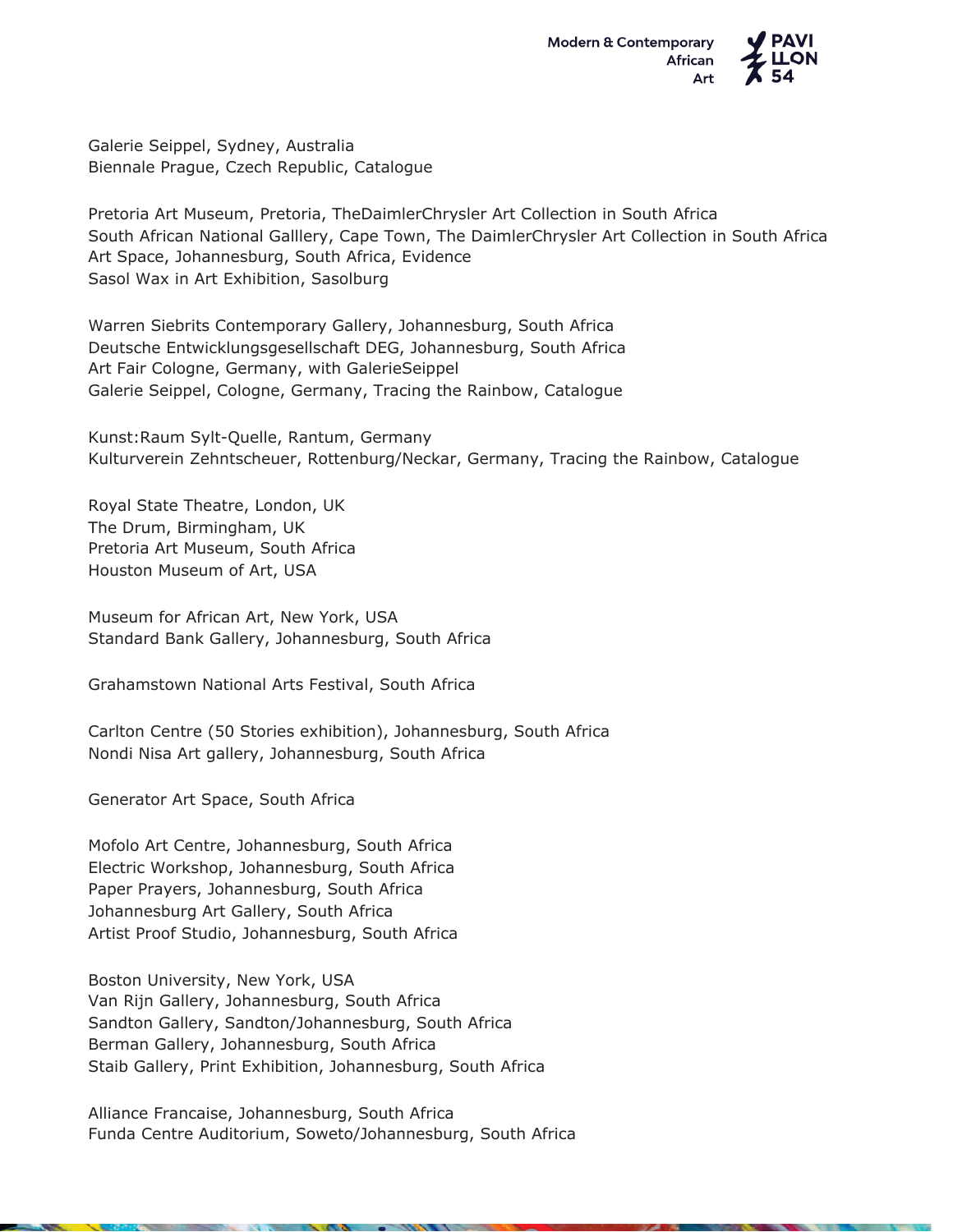

Development Bank of Southern Africa, Johannesburg, South Africa

Africa Cultural Centre, Johannesburg, South Africa Market Gallery, Johannesburg, South Africa

Grahamstown National Arts Festival, South Africa

Funda Centre Auditorium, Soweto/Johannesburg, South Africa

Nasrec Showground, Johannesburg, South Africa

Gertrude Posel Gallery, University of the Witwatersrand, Johannesburg, South Africa

### **CORPORATE COLLECTIONS**

Premier Foods Mercedes-Benz South Africa, Pretoria Daimler AG, Kunstbesitz, Stuttgart, Germany DEG Collection, Cologne, Germany Museum for African Art, New York, USA Coca-Cola, South Africa Development Bank of Southern Africa Private Angencies Collaborating Together Total, South Africa Plastic Federation of South Africa Gauteng Provincial Government, South Africa Funda Community College, South Africa Johannesburg Art Gallery, South Africa Community Bank of South Africa Plastic Federation of South Africa Spier Collection Hollard Insurance Nandos

# **PRIVATE COLLECTIONS**

ABI (Coco Cola) Atlanta; South Africa Coco -Collection; Coco Resorts Legacy Group Pty, Ltd ( South Africa) Theo Gerber (France) Barbara Woytowitz (New York) Ann Holden (New York) Phutuma Nhleko (MTN) Lebo Nke